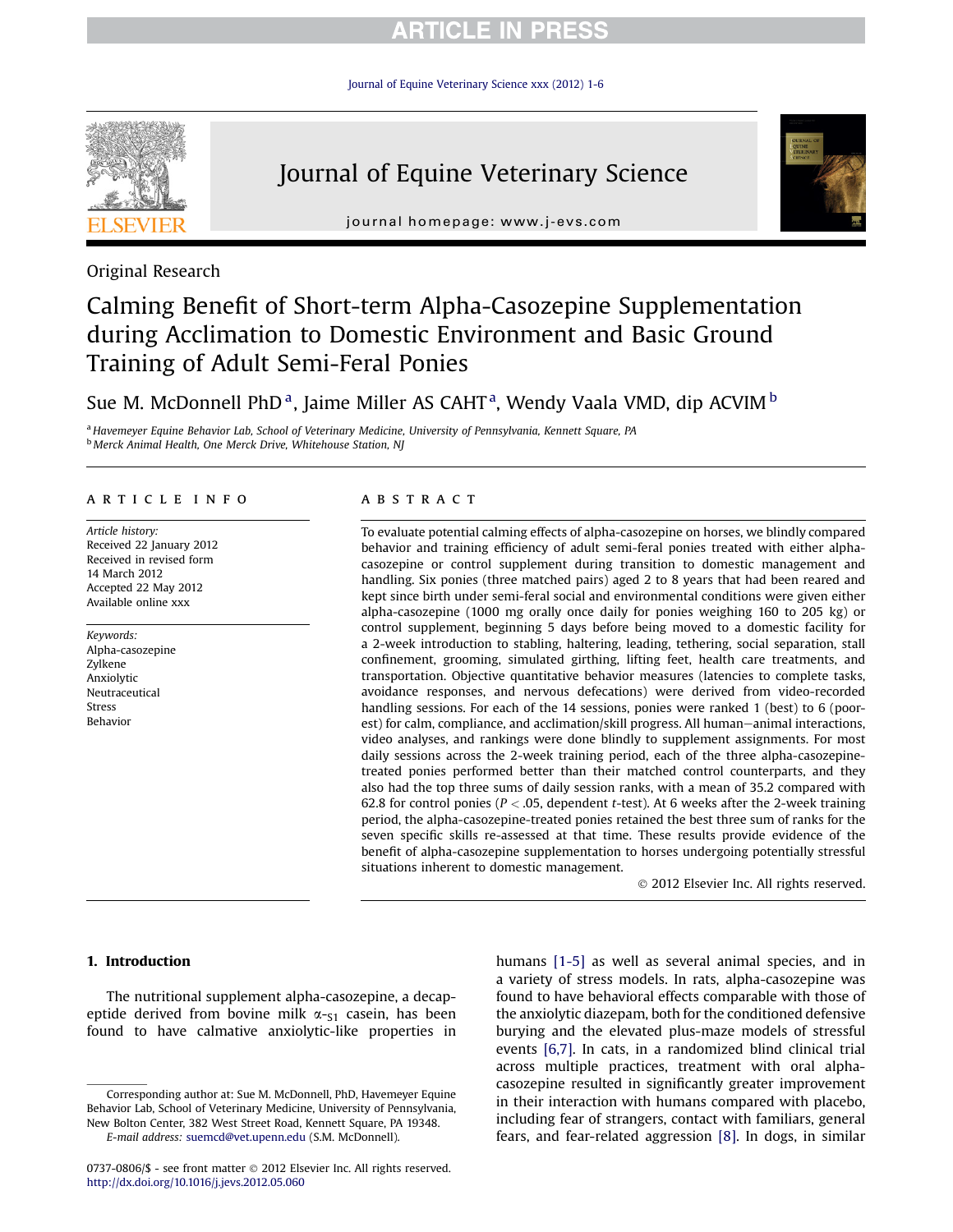## **ARTICLE IN PRESS**

randomized blind clinical trials, treatment of anxietyrelated disorders using alpha-casozepine resulted in improvement in rating on a standard inventory of emotional disorder symptoms similar to that obtained with the standard reference treatment with selegiline [9].

Domestic horses are particularly vulnerable to stress, often related to fear, during everyday handling and training, resulting in behavioral (eg avoidance, aggression, stereotypies) and physiologic (eg gastric ulcers, injury) responses impacting animal health and welfare as well as horse and human safety. Common potentially stressful experiences for horses include weaning, training for routine ground handling or performance, social regrouping or isolation, transportation, changes in housing and environment, as well as mildly aversive routine health care examination and treatment procedures and restraint, including dental and hoof care. Although appropriate pharmaceuticals are available and are practical for use in some circumstances, a nutritional supplement with anxiolytic-like calming effects would be more practical in many instances as an aid in reducing stress and its consequences.

The purpose of the current study was to evaluate the effects of alpha-casozepine on behavior and training efficiency of horses during potentially stressful experiences. The model used was acclimation of adult semi-feral ponies to domestic management, including movement from lifelong family groups to new smaller enclosures and indoor environments, social separation and isolation, as well as grooming, haltering and leading, routine health care procedures, and transportation. Our assumption in this model is that more efficient acclimation/training progress with fewer stress and avoidance behaviors (such as stress vocalizations, nervous defecations, tail swishes, freezing, avoidance responses, or aggressive postures and responses to handling) reflects less fear or anxiety.

#### 2. Methods

#### 2.1. General Design

Six ponies, consisting of three matched pairs, with one of each pair randomly assigned to alpha-casozepine treatment and the other to control supplementation, were evaluated during standard procedures used routinely in this laboratory to transition previously untrained semiferal animals to domestic housing, feeding, interaction with humans for basic ground handling, transportation, routine health care, and veterinary procedures in a stable setting. Handling was conducted over a 2-week period using positive reinforcement-based behavior modification protocols. Fear-response behavior, training progress, and retention of learned skills of alpha-casozepine-treated ponies and control ponies were compared. All animal handling, behavior assessments, data entry, and group comparisons were done blindly to group assignments.

#### 2.2. Subjects

The subjects included six small Shetland-type (160- 205 kg) ponies that had been born and kept continuously since birth under semi-feral herd social and environmental conditions. These included three pairs matched for gender, age, and known temperament. Pair 1 was a 2-year-old filly and her 3-year-old full sister; pair 2 included two 2-year-old colts; and pair 3 included two mature stallions, aged 6 and 8 years. The ponies were relatively naïve to interaction with humans compared with domestically reared adult horses. In their semi-feral management, the limited interactions had been based on all-positive reinforcement behaviormodification techniques similar to what was used in this study, where the goal is to minimize anxiety and fear. None of the ponies had shown indication of acquired aversions to interaction with humans in general or to any of the specific procedures to which they had been exposed during their previous semi-feral management (observation, height and weight tape measure estimation, blood sampling two to four times per year, annual vaccination, occasional oral deworming, testicular palpation and measure).

Animal procedures were approved by the University of Pennsylvania Animal Care and Use Committee.

#### 2.3. Treatments

Alpha-casozepine supplement consisted of one standard, commercially prepared, daily equine dose of 1000 mg alpha-casozepine (Zylkene®, ORSCO, 14 Porte du Grand Lyon 01700 Neyron, France) mixed with 1/4 cup Equine Senior pellets (Purina Mills, LLC, Gray Summit, MO, USA) for horses up to 500-kg body weight, hand-fed daily at 07:00 hour starting 5 days before separation from family bands and continuing through the subsequent 11 days of acclimation/training procedures. Control treatment consisted of a similar volume of oat flour ground to a visual consistency similar to that of the alpha-casozepine mixed with Equine Senior and fed on a similar schedule.

#### 2.4. Management and Handling Procedures and Associated Behavior Measures

Acclimation/training sessions were conducted once or twice daily Monday through Friday over a period of 2 weeks for a total of 14 sessions. All handling procedures and acclimation to stabling were video recorded for subsequent review to derive quantitative measures of compliance and comfort with the procedures. Table 1 summarizes the handling and management schedule, with details of the procedures and associated objective measures recorded for analysis. All animal care and handling was done by two handlers experienced with the specific procedures and with acclimation/basic ground handling of semi-feral ponies in transition to domestic management. One handler served as the primary handler, whereas the other was available for handling assistance as judged necessary by the primary handler to avoid prolonged delay or negative experience.

In addition to the measures listed in Table 1, at the completion of each training procedure session and at the end of the training period, the two handlers independently and subjectively ranked the ponies based on clinical impressions of each animal's level of comfort (vs. stress) with the experience and overall ease and progress of training or acclimation. Also, at the end of each week of training, the two handlers independently ranked the ponies specifically for learning efficiency based on the rate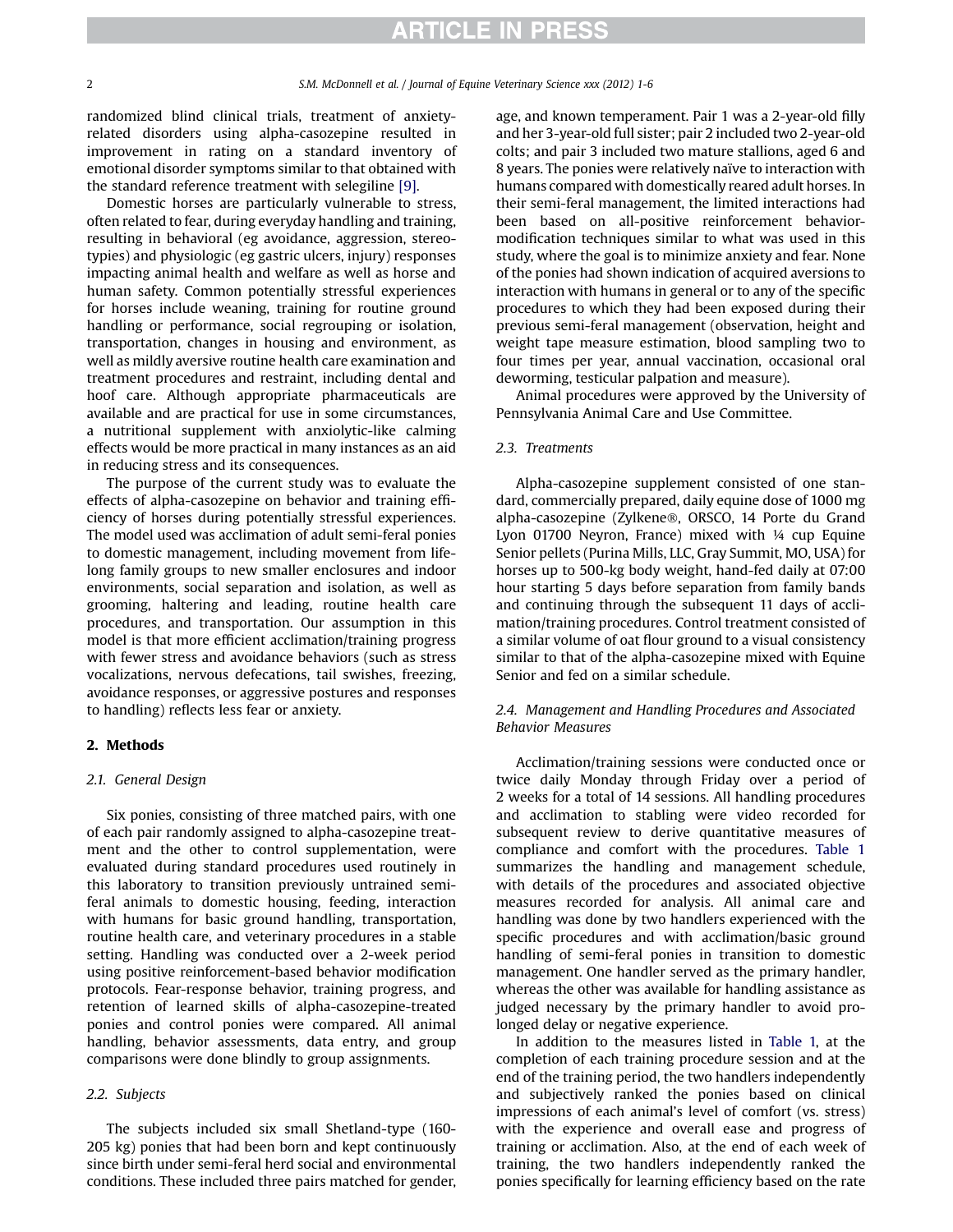of simple associative learning for specific new skills and acclimation procedures.

Six weeks after completion of the 2-week training period, with no interim handling, retention of seven specific skills introduced during the acclimation/training period was assessed. Handling for this assessment was done by a third trainer skilled with the all-positive behavior-modification techniques, but with no previous interactions with these ponies or knowledge of the nature of the study or treatment assignments.

#### 2.5. Data Analysis

For each handling session, considering all objective measures, the ponies were ranked from 1 (best) to 6 (poorest) for calm, compliance, and training/acclimation progress. In addition, for each subject, the ranks for 14 sessions were summed to derive an overall 2-week program score for statistical comparison of groups using dependent t-test procedures [10]. For the retention assessment, based on quantitative measures, ponies were ranked for each of the seven skills indicated in Table 1, and an overall retention score based on the sums of those ranks was derived. The handler also subjectively similarly ranked the ponies from 1 (best) to 6 (poorest) for performance on each procedure and overall for the seven skills.

#### 3. Results

#### 3.1. Rankings Based on Objective Measures

For 13 of 14 sessions over the 2-week training period, the average rank among the six ponies (derived from daily objective quantitative measures reflecting training progress and comfort) was better  $(1 = \text{best of the 6 ponies},$  $6 =$  poorest) for alpha-casozepine-treated ponies as compared with that for control ponies. For 7 of 14 training sessions, each of the three alpha-casozepine-treated ponies ranked better than their matched control counterparts. For 4 of the remaining 7 sessions, two of the three alphacasozepine-treated ponies ranked better than their matched control counterparts.

The final 2-week program scores (sum of 14 session ranks) were 35, 44.5, and 26 for the three alphacasozepine-treated ponies, with a mean of 35.2 compared with 57.5, 63, and 68, respectively, for corresponding matched control ponies with a mean of 62.8 (lower sums represent better performance).The difference is significant  $(P < .05$ , dependent *t*-test, 2df).

For the 6-week assessment of retention of seven specific skills, three of the three alpha-casozepine-treated ponies and two of the three control ponies performed at or above levels reached during the 2-week training. For four of the seven specific skills compared (approach and catch at pasture, leading, lifting/picking out feet, intranasal application), as well as for overall performance, each of the three alpha-casozepine-treated ponies scored better than their matched control counterparts. For two of the remaining three specific skills compared (clipper and cross-tie), two of the three alpha-casozepine-treated ponies ranked better than their matched control counterparts.

#### 3.2. Handlers' Subjective Rankings

The two handlers' subjective daily training session rankings of level of comfort (vs. stress) with the experience and overall ease and progress of training or acclimation that were independently recorded after each handling session were consistently in agreement with each other as well as with the rankings derived from objective quantitative measures. Similarly, the two handlers' independently recorded rankings of ponies' learning efficiency consistently placed the three alpha-casozepine-treated ponies as the best three learners. Also, for the retention assessment, the handlers placed the three alpha-casozepine-treated ponies as best overall for comfort, compliance, and skill level.

#### 4. Discussion

In this model of transition of adult ponies from life-long semi-feral social and environmental conditions to domestic management and introduction to basic ground handling using primarily positive reinforcement-based methods, all three ponies fed alpha-casozepine performed better overall as compared with their matched control counterparts. These results provide evidence that the nutritional supplement alpha-casozepine holds promise as a valuable aid to improving efficiency of handling and training horses. The procedures introduced to these ponies represent a reasonable sample of the various ground handling and management experiences of domestic horses associated with fear- and stress-related behavior. Consistently more compliant behavior and greater learning efficiency across the sample of handling experiences common to domestic horses suggest that alpha-casozepine supplementation may be of benefit generally to horses in potentially stressful situations. Further investigation is warranted.

Although nonconfrontational positive reinforcementbased behavior modification methods of animal handling and training are gradually gaining favor, traditional handling styles based on negative reinforcement and punishment likely remain more common throughout the equine industry. Although we would advocate more widespread use of positive reinforcement-based handling of horses, further work should address effectiveness of alpha-casozepine with different handling styles.

In this study, daily treatment commenced 5 days before the ponies were moved from semi-feral to domestic management and continued through the 2 weeks of acclimation and training. Alpha-casozepine has recently been marketed in Europe as a feed supplement for horses and ponies; it is available in 1000-mg dose packets, with the label instruction to feed one packet daily per horse or pony weighing up to 500 kg, and two packets for horses weighing more than 500 kg, starting 2 days before anticipated stressful experience. Daily milligram/kilogram dose would vary considerably across the range of body weights. These ponies, weighing 160 to 201 kg, were fed approximately 4.9 to 6.2 mg/kg daily. In clinical trials with cats [8], dogs [9], and humans [1-4], once daily oral dosing was found effective. In rat experiments, oral dosing 1 hour before the test procedures was also found effective [7]. Further work is needed to investigate effective dose rates and regimens for horses and ponies, particularly exploring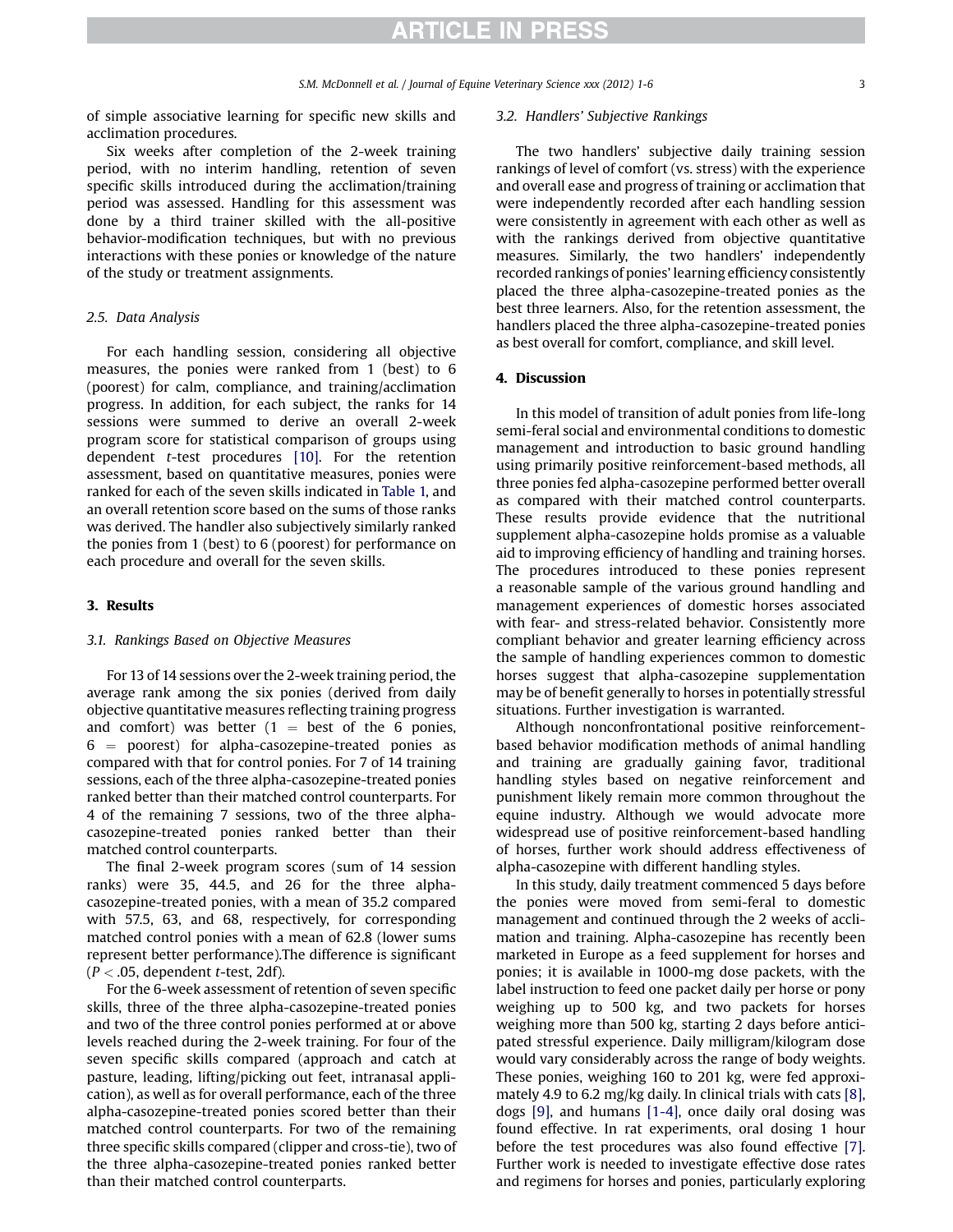| i chemi                |
|------------------------|
| Ĭ<br>j                 |
| היוחוחת בפנינוחי החל   |
|                        |
| ۱<br>$2.7 + 1.7 + 1.7$ |
|                        |
|                        |

|                                | Daily acclimation/training sessions and specific objective measures                                                                                                                                                                                                                                                                                                                                                                                     |                                                                                                                                                                                                                                                                                          |
|--------------------------------|---------------------------------------------------------------------------------------------------------------------------------------------------------------------------------------------------------------------------------------------------------------------------------------------------------------------------------------------------------------------------------------------------------------------------------------------------------|------------------------------------------------------------------------------------------------------------------------------------------------------------------------------------------------------------------------------------------------------------------------------------------|
| Session                        | Procedures                                                                                                                                                                                                                                                                                                                                                                                                                                              | Measures                                                                                                                                                                                                                                                                                 |
| Week <sub>1</sub><br>Day 1     | Separation from family bands, loading into stock trailer, 1-mile transport followed by<br>unloading into paddock with run-in shelter together with other subjects                                                                                                                                                                                                                                                                                       | Defecations (number and consistency), assistance required loading, latency to load<br>(minute), assistance required unloading                                                                                                                                                            |
| Day 2                          | types of man-made surfaces (wet and dry), enclosed space with ceilings, walls, artificial<br>lighting, rubber mats, metal floor drain grates, windows, shadows, barn furnishings.<br>Catch and halter at pasture, lead into training barn for first experiences with multiple                                                                                                                                                                           | Latency to approach and halter in paddock, hesitations or stops during leading, latency to<br>grooming, avoidance behaviors (pull back on lead, rear, spin, stamp, kick, bite, lunge<br>enter barn (minute), leading assists requested, defecations, percent time tolerating<br>forward) |
| Day $3(a)$                     | Repeat of day 2 leading and grooming plus start of training for foot lifting and acclimation<br>Introduction to grooming, introduction to tethering and cross-ties as judged ready<br>to electric clipper                                                                                                                                                                                                                                               | As day 2, plus foot lifting attempts and successes, percentage of time tolerating clipper and<br>progress with clipper touch to body                                                                                                                                                     |
| Day $3(b)$                     | Obstacle course 2 m wide by 9 m long with wet concrete footing, stainless lab cart, empty<br>tripod, clear plastic bag on floor, brown paper bag hanging from ceiling to pony height<br>moving in breeze, a 0.6-m high red plastic trash bin, 2 m × 3 m green fabric tarp on<br>feed bag on floor, floor drain grate running through the center of the course, video<br>floor, and 0.6 $m \times 0.6$ m bright blue wobbly metal floor plate            | Latency (seconds) to complete obstacle course, hesitations, stops, leading assists<br>requested, defecations, vocalizations                                                                                                                                                              |
| Day 4                          | with run-off stream and puddle, the floor drain grate median, a snow shovel on floor,<br>three black rubber feeding pans mounted on a board on the floor, a 20-L insulated water<br>Obstacle course as day 2 with different obstacles expected to present greater challenge,<br>including a black hose on the floor dripping condensation, a water sprinkler fountain<br>cooler, a hanging blinker hood, and the blue wobbly metal floor plate as above | As above                                                                                                                                                                                                                                                                                 |
| Day 5                          | Initial social isolation and stabling in a box stall (three solid walls with open grill front)<br>within the training barn for 1.5 hours, with no other animals in the barn                                                                                                                                                                                                                                                                             | Defecations, latency to become calm enough to eat hay, pawing bouts, vocalizations,<br>escape attempts (climb, push, lunge at walls or stall front doors)                                                                                                                                |
| Day 6 (a)<br>Week <sub>2</sub> | radio with static, camera and monitor on cart, open door with breeze blowing curtain<br>muck cart, metal step ladder, tripod,<br>fluorescent, with cluttered set of new obstacles: up steep ramp entry with textured<br>rubber flooring, through narrow examination chute with hanging tarp curtain, AM<br>it with both incandescent and<br>Obstacle course in new 7 m $\times$ 7 m room brightly<br>and 0.6-m square plastic bag on floor, wheeled     | percentage time tolerating grooming, percentage time tolerating clipper and progress<br>Latency to complete obstacle course (minute), foot lifting attempts and successes,<br>with clipper, defecations, avoidance behaviors as above                                                    |

As on day 5 stall acclimation As on day 5 stall acclimation

Day 6 (b) Continued stall acclimation with six ponies in individual adjacent stalls together in the

pony on crossties, brush all over, drop plastic shovel to floor nearby, run clippers on order: rectal temperature, height and weight tape measurement, sweep broom near

body, saddle pad and girth, walk a 30-m distance with saddle pad and girth

Day 7 15-Minute battery of management, health care and veterinary procedures at cross-ties:

15-Minute battery of management, health care and veterinary procedures at cross-ties: Continued stall acclimation with six ponies in individual adjacent stalls together in the

jugular stick 1, IM needle stick, simulated intranasal vaccination, oral dewormer, spray bottle misting of body and legs, cold water hosing of body and legs, jugular stick 2

bottle misting of body and legs, cold water hosing of body and legs, jugular stick 2 including through water, over hard and soft surfaces, new indoor spaces, variable

jugular stick 1, IM needle stick, simulated intranasal vaccination, oral dewormer, spray

Day 8 Leading assessment over standard ¼ mile course over new terrain and in new buildings

eading assessment over standard 1/4 mile course over new terrain and in new buildings. natural and artificial lighting, narrow chutes, a hollow sounding wood floor, and near

including through water, over hard and soft surfaces, new indoor spaces, variable natural and artificial lighting, narrow chutes, a hollow sounding wood floor, and near

pastured groups of horses

pastured groups of horses

with U/S imaging

with U/S imaging

Day 9 (a) Day 9 (b)

Day 9 (b) Leading across series of rubber floor mats of three different colors followed by

eading across series of rubber floor mats of three different colors followed by

introduction to ear clipping at cross-ties

introduction to ear clipping at cross-ties

Day 9 (a) Load and stand in examination stocks for 10-minute veterinary examination per rectum

oad and stand in examination stocks for 10-minute veterinary examination per rectum

same barn for 2.5 hours

same barn for 2.5 hours

Day 6 (b)

 $Day 7$ 

Day 8

0.6  $m \times 6$  m mirror, stool with tote box and sprinkler (not running) on top, leather  $\times$  6 m mirror, stool with tote box and sprinkler (not running) on top, leather dummy mount, hanging red fabric bag, red plastic trash bin 0.6-m high, followed by continued handling acclimation as above at the cross-ties in the following standard order: rectal temperature, height and weight tape measurement, sweep broom near pony on crossties, brush all over, drop plastic shovel to floor nearby, run clippers on body, saddle pad and girth, walk a 30-m distance with saddle pad and girth

dummy mount, hanging red fabric bag, red plastic trash bin 0.6-m high, followed by

continued handling acclimation as above at the cross-ties in the following standard

Latencies to complete each procedure, ease of introduction to spray misting, ease of Latencies to complete each procedure, ease of introduction to spray misting, ease of introduction to hosing, avoidance behaviors as above introduction to hosing, avoidance behaviors as above

Latency to complete 14 mile course, nervous tail swishes, hesitations, stops, vocalizations, Latency to complete ¼ mile course, nervous tail swishes, hesitations, stops, vocalizations, defecation, avoidance behaviors as above defecation, avoidance behaviors as above

Latency to load into stocks (second), avoidance behaviors as above, latency to relaxation Latency to load into stocks (second), avoidance behaviors as above, latency to relaxation during per rectum examination during per rectum examination

Latency to be led cross series of red, white, and black rubber floor mats, hesitations, stops; latency (minute) to tolerate clippers applied to the poll and ears, avoidance behaviors as Latency to be led cross series of red, white, and black rubber floor mats, hesitations, stops; latency (minute) to tolerate clippers applied to the poll and ears, avoidance behaviors as above

#### ARTI ICLE IN Ð RES

4 S.M. McDonnell et al. / Journal of Equine Veterinary Science xxx (2012) 1-6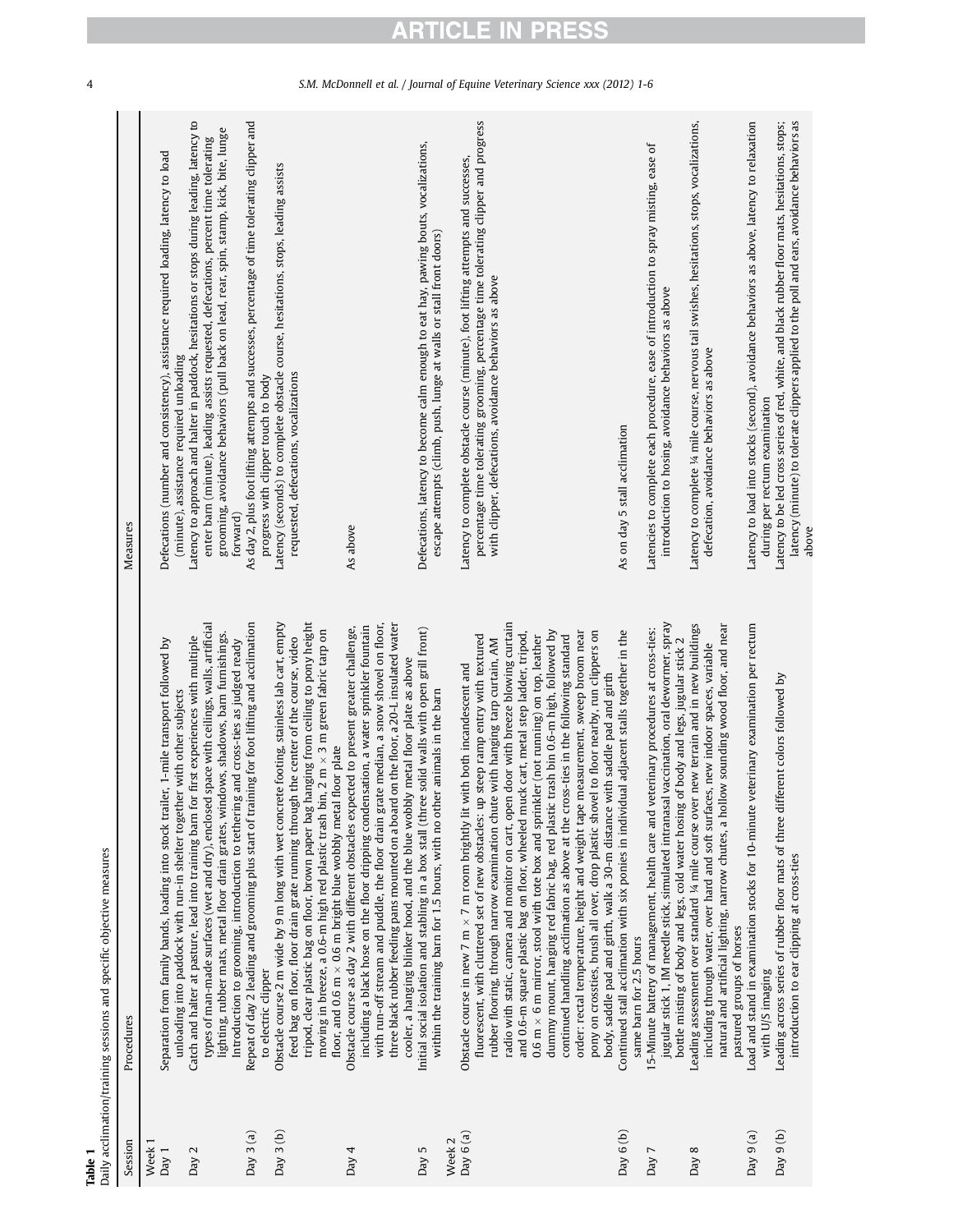| Day $10(b)$<br>Day 10 (a) | Loading into stock trailer as on Day 1 for 2.6-mile transport alone followed by unloading<br>Feet lifting assessment, holding each foot up for $\geq 3$ seconds                                                                                                                                                                                                                       | atency to load, defecations, vocalizations, avoidance behaviors as above, latency to<br>atency (minute) to complete all 4 feet, avoidance behaviors as above<br>unload                                                                                                                                                                                |
|---------------------------|---------------------------------------------------------------------------------------------------------------------------------------------------------------------------------------------------------------------------------------------------------------------------------------------------------------------------------------------------------------------------------------|-------------------------------------------------------------------------------------------------------------------------------------------------------------------------------------------------------------------------------------------------------------------------------------------------------------------------------------------------------|
|                           | Assessment of skill retention at 6 weeks                                                                                                                                                                                                                                                                                                                                              |                                                                                                                                                                                                                                                                                                                                                       |
|                           | Catch and halter at pasture, lead ¼ mile previously untraveled route past multiple social<br>feet, apply clipper<br>stand at cross-ties unattended for 5 minutes, and return 1/4 mile route, all with a novel<br>to body, poll, and ears, simulated intranasal vaccination, hosing of legs and body and<br>challenges to cross-ties in training facility, lift and briefly pick out 4 | stops, defecations, assists needed, latencies and avoidance responses and defecations to<br>lift and pick feet, apply clipper, complete intranasal treatment, hosing of legs and body,<br>Latency to approach and halter at pasture, latency to complete novel route, hesitations,<br>and stand unattended at cross-ties, and return leading 1/4 mile |

 $\sim$  1  $\sim$  1

handler

å å

acute treatment as reported for rats, that would be practical in many instances where a problematic aversion develops amidst the need to complete a procedure in a timely fashion, for example during veterinary care.

Alpha-casozepine and other milk proteins and metabolites with demonstrated anxiolytic-like effects are currently believed to work though the GABA neurotransmitter system, the same system mediating effects of the benzodiazepine anxiolytic agents [11,12]. The benzodiazepines were among the first generation of tranquilizers with anxiolytic effects at dose levels that did not impair physical coordination and mental alertness. Nonetheless, benzodiazepines are known for certain adverse effects on memory as well as reduced threshold (or disinhibition) for aggression. The benzodiazepine diazepam has been used as an anxiolytic in horses, within the specific context of releasing inhibited sexual behavior in stallions [13-15]. In this context in stallions, simultaneous disinhibition of aggressive behavior is a common undesirable side effect, which often becomes counterproductive if not anticipated by skillful handlers or tolerated by the stimulus mare. This conspicuous disinhibition of aggression in stallions, along with purported adverse effects on memory in other species, is likely the main reason that this class of calmative agents has not been explored for more general application in horses. A promising feature of the milk protein-derivative supplements is that, although apparently GABA-mediated, their effects appear to be specific to anxiety, without the adverse effects on memory or disinhibition of aggression typical of benzodiazepine anxiolytics [11,12]. The alphacasozepine-treated ponies in this study appeared normally alert. Learning ability, based on acclimation and training efficiency across a broad range of experiences, was greater for the alpha-casozepine-treated ponies. Learning progressed from day-to-day during the training/acclimation period, and skill and acclimation were well retained when assessed at 6 weeks. Similarly, although there was a generally low level of aggression elicited in this nonconfrontational handling method, there was no indication of disinhibition of aggression in the alpha-casozepine-treated ponies. Because styles of horsemanship vary within the equine industry such that many horses are handled and trained in a more confrontational style using principally negative reinforcement and punishment that tends to inadvertently elicit dangerously fear-responsive reactions that threaten animal welfare and human safety, further study specifically addressing effects of milk protein-derived calmatives on aggression is warranted.

In conclusion, the results of this blindly conducted study indicate the benefit of alpha-casozepine dietary supplement to ponies undergoing transition from semi-feral management to domestic management and handling. These findings in horses support a growing body of research and clinical evidence for a calmative anxiolyticlike effect of alpha-casozepine in mammals.

#### Acknowledgments

This is a Dorothy Russell Havemeyer Foundation Project. Alpha-casozepine (Zylkene®) and partial funding were provided by Merck Animal Health, Whitehouse Station, New Jersey. Dr. Vaala is an employee of Merck Animal